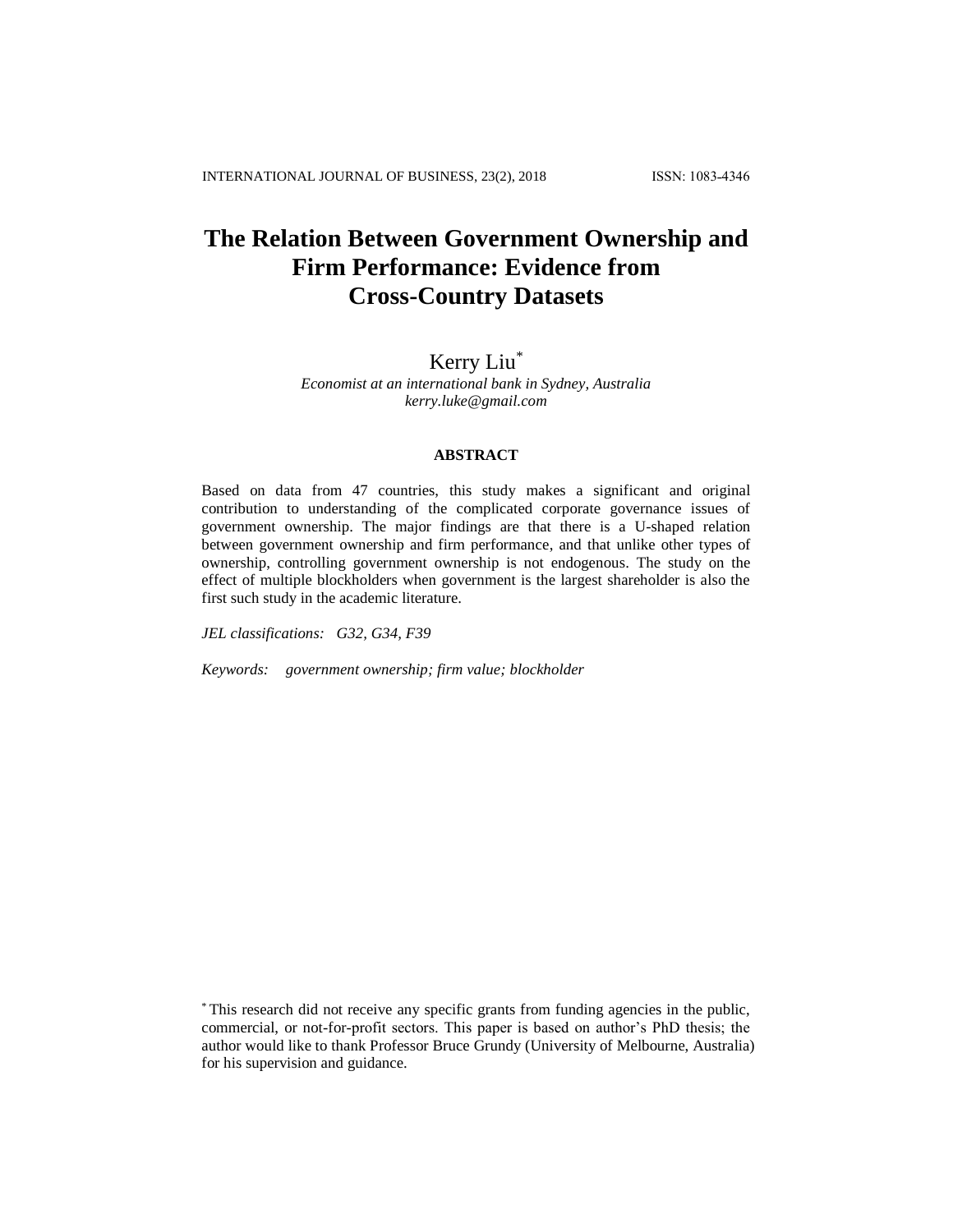#### **I. INTRODUCTION: GOVERNMENT OWNERSHIP**

Government ownership (or state ownership; "state" and "government" are used interchangeably in this paper) in and of corporations has existed throughout history, but has varied greatly in scale. For example, due to concerns over the market failures of the 1930s, there was a great wave of nationalization across the Western world. Another nationalization wave commenced in newly independent countries in the 1950s. Subsequently the role of government ownership began to be questioned, and starting around the early 1980s, privatization gained worldwide momentum. However, during the Global Financial Crisis, beginning with the subprime mortgage crisis in 2007, renewed concerns about market failures prompted many western governments to renationalize many big firms; when financial markets stabilized, these nationalized firms went through the privatization process again. Nevertheless, academic literature shows that government ownership remains common in both developed and developing countries worldwide (Liu, 2017). Furthermore, government ownership in both emerging and advanced economies has extended their global reach in recent years (The Economist, 2012).

Most previous studies of government ownership focus on comparing corporate performance before and after privatization and the economic development function of government ownership; the role of government ownership in firm performance from the viewpoint of corporate governance is rarely explored. In contrast, this study examines the relations between government ownership and firm performance (the terms "firm performance" and "firm valuation" are used interchangeably below) from the corporate governance perspective, focusing on listed firms with at least one government blockholder.

In the United States (US), the Securities and Exchange Commission requires the disclosure of "control entities" that hold 5% or more of firm equity. Many studies in the US and other countries have focused on blockholders, using the SEC 5% threshold as their measurement scheme (Boyd and Solarino, 2016). Accordingly, here a government blockholder is defined as a government owner holding at least 5% of shares.

The topic of the role of government blockholders belongs to the broad field of the relations between ownership structure and firm performance. Previous studies have shown that there is a non-monotonic, reversed U-shaped relation between ownership distribution and performance (Morck, Shleifer, and Vishny, 1988; Joh, 2003; Thomsen, Pedersen and Kvist, 2006). Previous studies also find that ownership is endogenous (Loderer and Martin, 1997; Villalonga and Amit, 2006). Recent research has begun to emphasize the importance of the legal system (La Porta, Florencio, Shleifer, and Vishny, 1998; Thomsen, Pedersen, and Kvist, 2006) and voting rights (La Porta, Florencio, and Shleifer, 1999; Claessens, Djankov, Fan, and Lang, 2002) to firm performance. Some theoretical models and empirical works consider more complex ownership structures, characterized by corporations with two or more large owners (Lehman and Weigand, 2000); they generally conclude that the presence of multiple large shareholders is beneficial to minority shareholders (Maury and Pajuste, 2005; Laeven and Levine, 2008; El Ghoul, Guedhami, Lennox, and Pittman, 2012), but some authors argue that it is costly as well (Cai, Hillier, and Wang, 2015). In France, it was shown that multiple large shareholders could reduce the controlling owner's incentive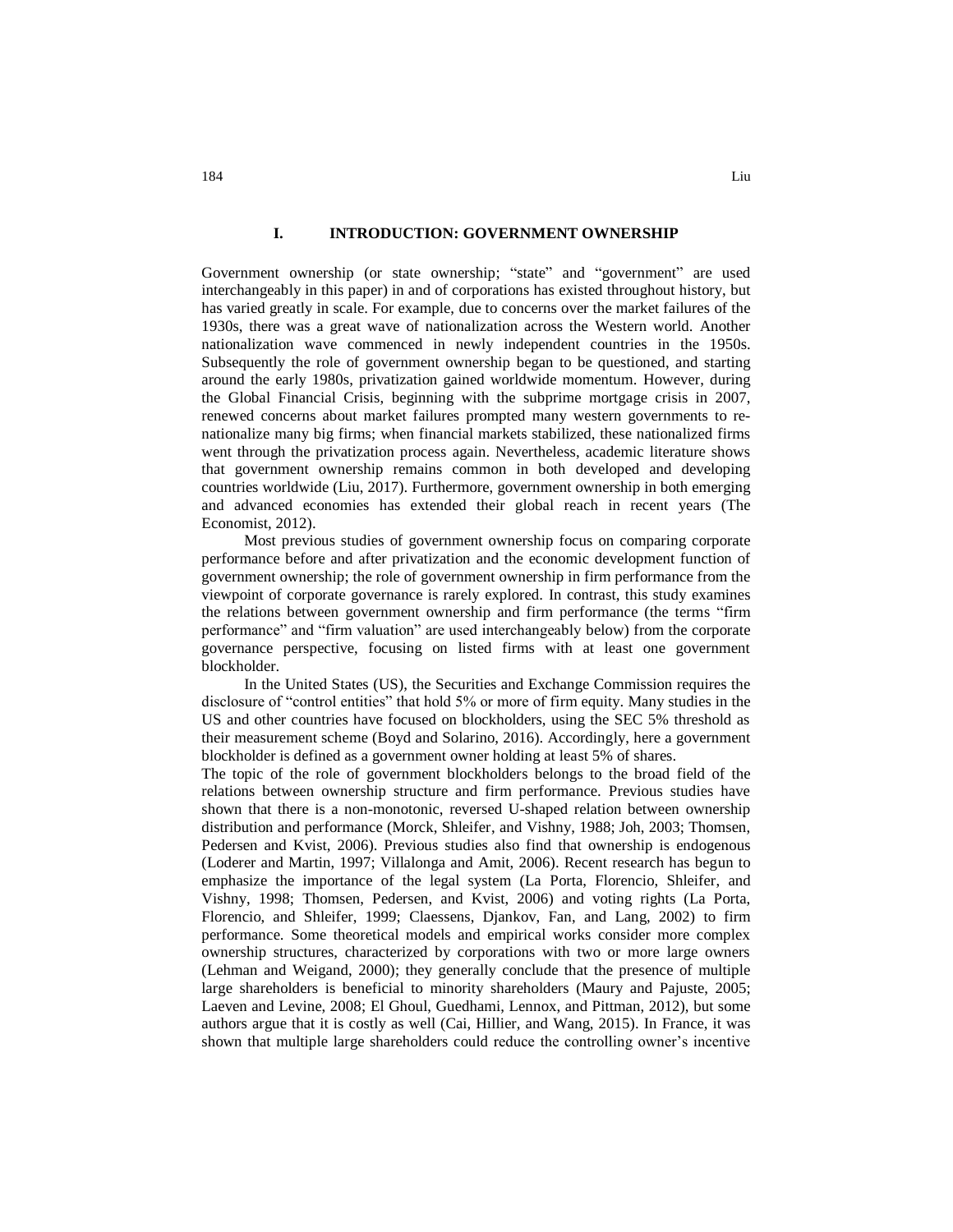to avoid bank monitoring, leading to greater reliance on bank debt (Boubaker, Rouatbi, and Saffar, 2017).

Other researchers have investigated the effect of government being a large shareholder. Qi, Wu, and Zhang (2000) found that firm performance is negatively related to the proportion of shares owned by the government in China. However, Qian (2003) suggested that Chinese government ownership could be beneficial to company performance and to minority shareholders. Claessens *et al*. (2002) found that government ownership is not significantly related to performance. Tian and Estrin (2008) and Yu (2013) found that the effect of government ownership on corporate valuation is non-monotonic.

This paper is organized as follows. Section II describes the data used in this paper. Section III presents methodology and empirical results of the relationship between government ownership and firm performance. Section IV concludes the paper.

#### **II. DATA**

The primary ownership data was collected from OSIRIS, via Bureau Van Dijk. The dataset contains 35,098 listed firms with a total of 304,366 shareholders from 120 countries as of 2006. This is a larger sample of countries and firms than any previous research into international ownership such as the 691 firms from 27 countries in La Porta et al. (1999), and 2,980 firms from 8 countries in Claessens, Djankov, and Lang (2000). Records for 469 firms with at least one government blockholder from 75 countries were identified, cleaned and complied; they are mainly from 2004 and 2005. No previous studies have explored government ownership in such a large number of listed firms (122 in La Porta *et al*. (1999), 138 in Claessens *et al*. (2000)). La Porta *et al*. (2002) analyzed government ownership in the 10 largest banks in each of 92 countries, but their dataset included unlisted banks.

Financial information, including research and development (R&D) data, was obtained from the OSIRIS database. If the R&D information was missing in OSIRIS, it was obtained from COMPUSTAT Global Industrial/Commercial. If a firm's age was not available from these databases, it was manually collected from firms' websites and annual reports.

Since bank valuations are different from those in other industries, the 202 banks among 469 firms are excluded from the datasets employed for regressions. A few other items were also missing after combining the ownership data with financial information data. The final sample used in regression analysis consists of 244 firms, 192 with government as the largest shareholder from 47 countries. There are 517 firm-year observations in total.

## **III. THE RELATIONSHIP BETWEEN GOVERNMENT OWNERSHIP AND FIRM VALUE**

#### **A. Regression Variables**

Two variables are used to proxy the impact of government ownership. *Gov Firm* is a binary variable that equals one when the firm's largest shareholder is a government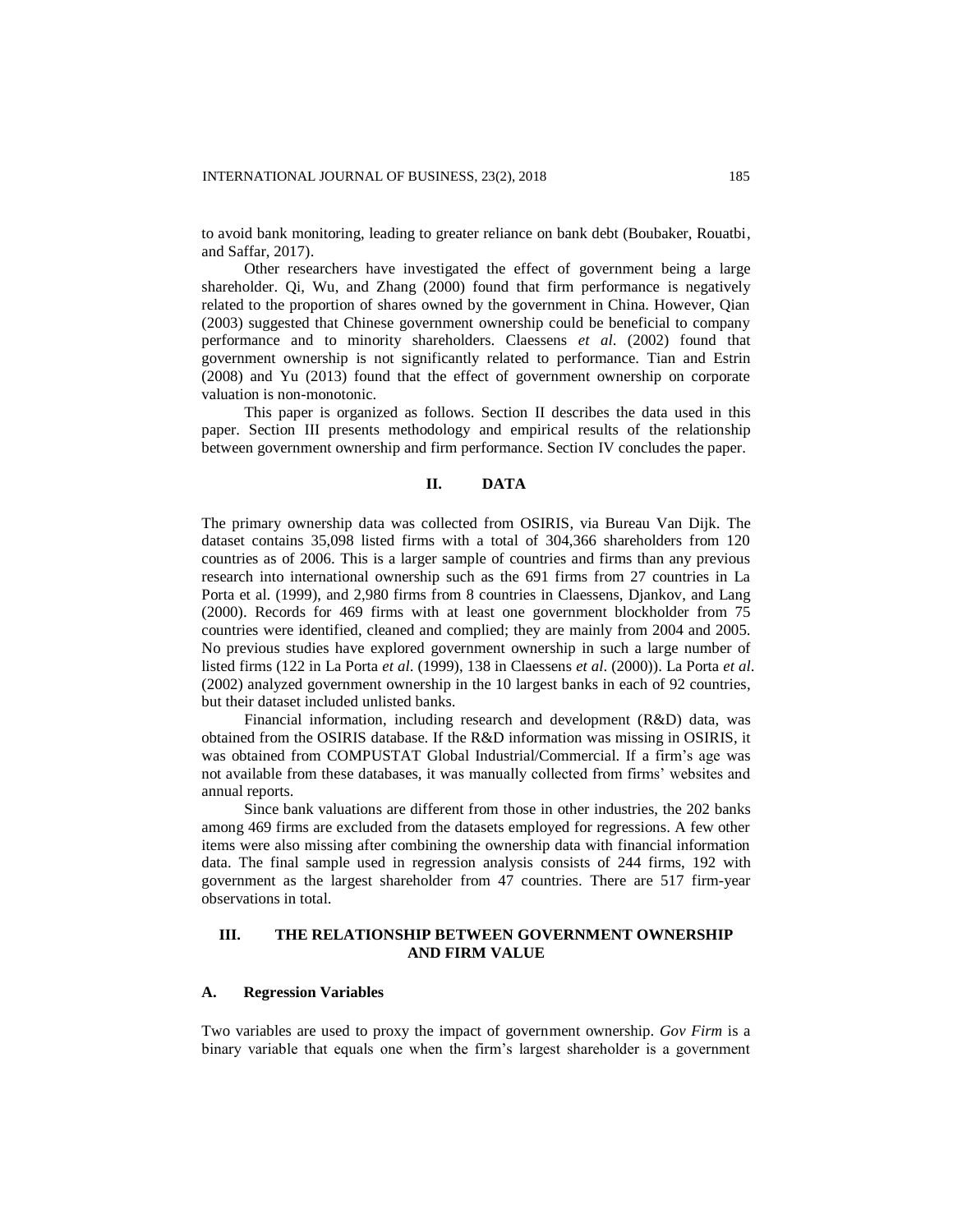shareholder. *Government Ownership* is the cash flow rights owned by the government owner.

Empirical studies often use Tobin's Q as a measure of firm value. The numerator of Q is the year-end market value of common stock plus the book value of preferred stock and debt. The denominator is the year-end book value of the firm's total assets. This methodology was also adopted by Demsetz and Villalonga (2001).

Several control variables are introduced to control for firm characteristics. A dummy variable *R&D Dummy* is used, which equals one if the firm reports R&D expenses, to control the effect of growth opportunity. It is expected to be positive for firm valuation. Firm age and size are expected to have negative effects on firm valuation, because older or larger firms are, presumably, more mature. Firm size is proxied with the natural log of the book value of total assets – *Ln (total assets)*, and firm age is measured as the natural log of the number of years since the firm's inception – *Ln (firm age)*. The ratio of net fixed assets over total assets is expected to have a negative effect on firm valuation as firms with a high fraction of intangible assets tend to be part of the new economy. Tangibility is measured with *Fixed Assets/Total Assets*. Leverage can increase the risk of financial distress and bankruptcy, so is expected to have a negative effect on firm value, and is measured with *LT debt/total assets*. The fixed effects are dummy variables for each year of the sample, dummy variables for each two-digit SIC code and dummy variables for countries. The differences among countries are measured with the differences of legal systems. La Porta *et al*. (2002) proposed two proxy variables: – *Common Law* and *Civil Law* – that are adopted here. *Common Law* equals one if the origin of the company law or commercial code of the country is English Common Law, and zero otherwise. *Civil Law* equals one if the company law or commercial code of the country originates in Roman law, and zero otherwise. In the dataset, 10 countries – Australia, Canada, India, Israel, Malaysia, New Zealand, Pakistan, Singapore, Thailand and the United Kingdom – are common law countries. The rest are civil law countries or non-common law countries.

## **B. Summary Statistics**

Table 1 presents means, medians, standard deviations, and maximum and minimum values for the key variables in the 244 sample firms with at least one government shareholder holding at least 5% cash flow rights. One observation is presented per firm, using time-series averages. Specifically, observations are averaged across time for each firm and then the mean for the sample determined by averaging across firms.

Table 1 shows that the average of cash flow rights owned by the government blockholders is 37% (range 5–97%). Tobin's Q has a mean value of 1.39 (range 0.02– 15.41). The average firm age is nearly 43 years, suggesting that most of the sample firms are well established rather than ventures that have recently undergone initial public offerings.

Among the 192 sample firms with government as the largest blockholder, the average size of government ownership is 39% and the mean value of Tobin's Q is 1.45 – both higher than the results presented in Table 1. A test of whether firms with government as the largest blockholder outperform firms without government as the largest blockholder is conducted next.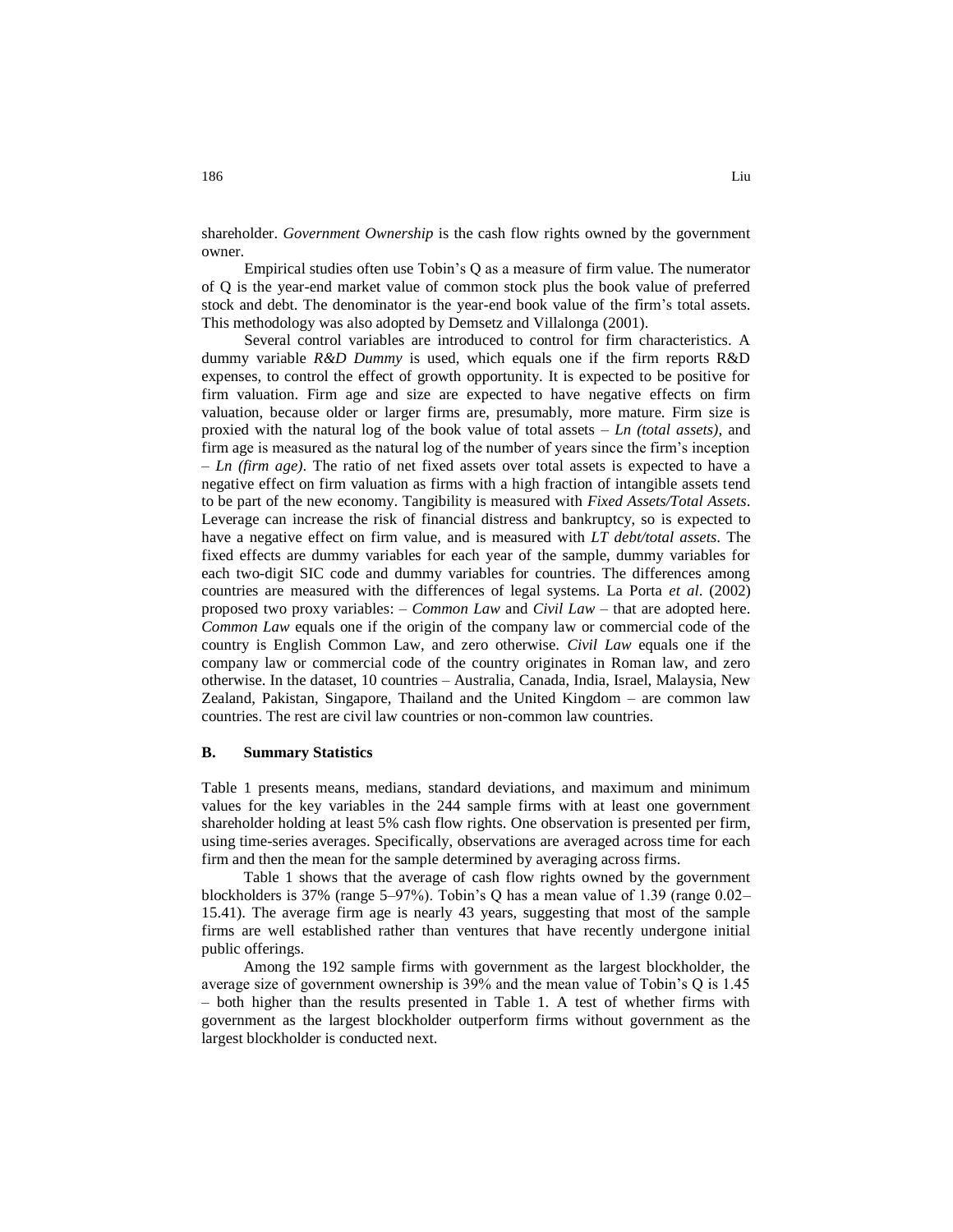|                                               | Mean  | Median | <b>Std Dev</b> | Minimum | Maximum |
|-----------------------------------------------|-------|--------|----------------|---------|---------|
| Government Ownership                          | 0.37  | 0.33   | 0.21           | 0.05    | 0.97    |
| Including: Government<br>is the Largest Owner | 0.44  | 0.43   | 0.23           | 0.06    | 0.99    |
| Tobin's Q                                     | 1.39  | 0.98   | 1.50           | 0.02    | 15.41   |
| Log (Total Assets)<br>(1,000,000)             | 7.08  | 6.99   | 2.30           | 1.18    | 12.41   |
| Firm Age                                      | 42.60 | 28.00  | 42.20          | 2.00    | 238.00  |
| Fixed Assets/Total<br>Assets                  | 0.65  | 0.67   | 0.19           | 0.13    | 1.00    |
| LT debt/total assets                          | 0.29  | 0.28   | 0.23           | 0.00    | 1.96    |

**Table 1** Summary statistics

The statistics are based on the sample firms that each has at least one government blockholder with at least 5% cash flow rights.

# **C. Multivariate Analysis**

The relationship between Gov Firm (a binary variable that equals one when the firm's largest shareholder is a government shareholder) and firm performance is analyzed in section III.C.1. The study of the nonlinear relationship between Government Ownership (the fraction of cash flow rights claimed by the largest government shareholder) and firm performance is conducted in Section III.C.2. The effect of multiple blockholders is examined in Section III.C.3. Section III.C.4 reports the results of robust tests.

## **1. Comparison of firms with and without government as the largest blockholder**

This section addresses the question of whether having the government as the largest blockholder Gov Firm  $= 1$ ) has a positive or negative association with corporate valuation. R&D expenses, firm size, firm age, tangibility and capital structure are controlled for in regression analysis. Year, industry and country dummies are also used to control for fixed effects. The regression equation employed takes the form:

Tobin'sQ<sub>i,t</sub> =  $\delta_0 + \delta_1$  GovFirm<sub>i,t</sub> +  $\delta_2$  ControlVariables<sub>i,t</sub> +  $\delta_3$  IndustryDummyVariables<sub>i,t</sub> +  $\delta_4$  YearDummyVariables<sub>i,t</sub> +  $\delta_5$  CountryDummyVariables<sub>i,t</sub> + ε (1)

Table 2 shows that the coefficient of Gov Firm is positive and significant. It shows that government firms outperform firms in which government has a stake but is not the largest shareholder. It means that the size of government ownership matters, and it is probable that only when government ownership is large enough can it have a positive influence on firm performance. This argument will be further analyzed in Section III.C.2.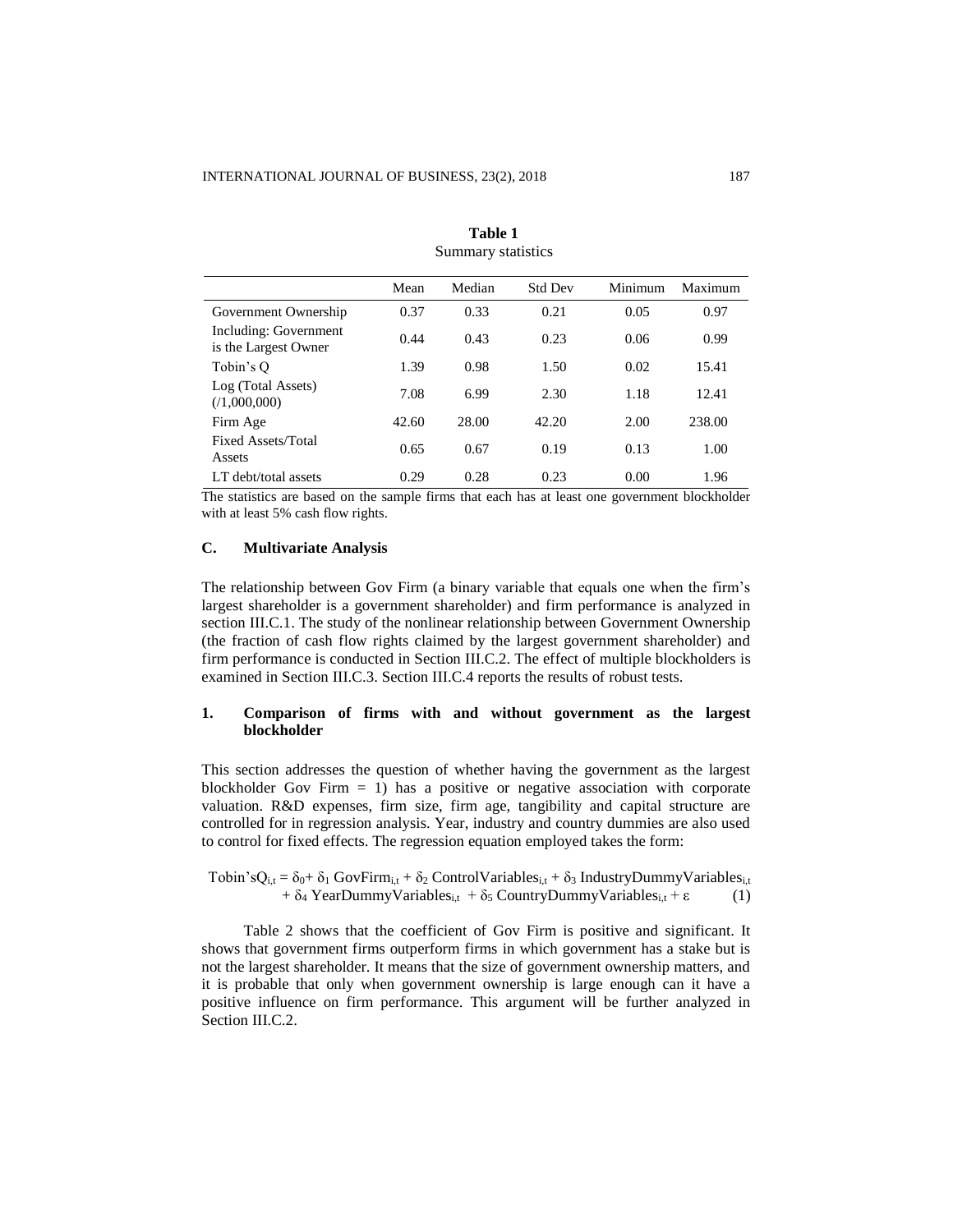#### **Table 2**  Gov firm and firm value

The table reports OLS regression firm value (Tobin's Q) on Gov Firm. Gov Firm is a binary variable that equals one when the firm's largest blockholder is a government shareholder. R&D Dummy equals one if the firm reports the R&D expense, which is used to control the effect of growth opportunity. Firm size is Log (Total Assets/1,000,000), which is measured as the nature log of book value of total assets divided by 1,000,000. Firm Age is proxied by the log value of the number of years since the firm's inception. Tangibility is approximated by the fixed asset ratio – net fixed assets over total assets. Capital Structure is measured as the book value of longterm debt divided by the book value of total assets. Industry Dummy, Year Dummy and Country Dummy are also included. P-values are in parentheses.

| Variable                         | Tobin's O |  |
|----------------------------------|-----------|--|
| Intercept                        | 0.17      |  |
|                                  | (<0.0001) |  |
| Gov Firm                         | 0.36      |  |
|                                  | (0.004)   |  |
| R&D Dummy                        | 0.04      |  |
|                                  | (0.867)   |  |
| Ln (total assets)                | $-0.08$   |  |
|                                  | (0.001)   |  |
| $Ln$ (firm age)                  | $-0.11$   |  |
|                                  | (0.006)   |  |
| <b>Fixed Assets/Total Assets</b> | 0.20      |  |
|                                  | (0.523)   |  |
| LT debt/Total Assets             | $-0.98$   |  |
|                                  | (0.007)   |  |
| <b>Adjusted R-Squared</b>        | 0.111     |  |
| <b>Observations</b>              | 517       |  |

R&D expenses was not significantly associated with Tobin's Q. Firm size, firm age and capital structure are all negatively associated with valuation, consistent with the predictions in Section III.A.

#### **2. The nonlinear relationship between government ownership and firm value**

Previous studies (Joh, 2003; Thomsen et al. 2006; Che and Langli, 2015) found a nonlinear relationship between ownership structure and firm performance. Here, the regression specification is modified by including government ownership and the square of government ownership as continuous variables. Only the largest government blockholders are included. Variable for R&D expenses, firm size, firm age, tangibility and capital structure are controlled.

The regression equation takes the following form:

Tobin's $Q_{i,t} = \delta_0 + \delta_1$  GovernmentOwnership<sub>i,t</sub> +  $\delta_2$  GovernmentOwnership<sub>i,t</sub><sup>\*\*2</sup> +  $\delta_3$  ControlVariables<sub>i,t</sub> +  $\delta_4$  IndustryDummyVariables<sub>i,t</sub> +  $\delta_5$ YearDummyVariables<sub>i,t</sub> +  $\delta_6$  CountryDummyVariables<sub>i,t</sub> +  $\varepsilon$  (2)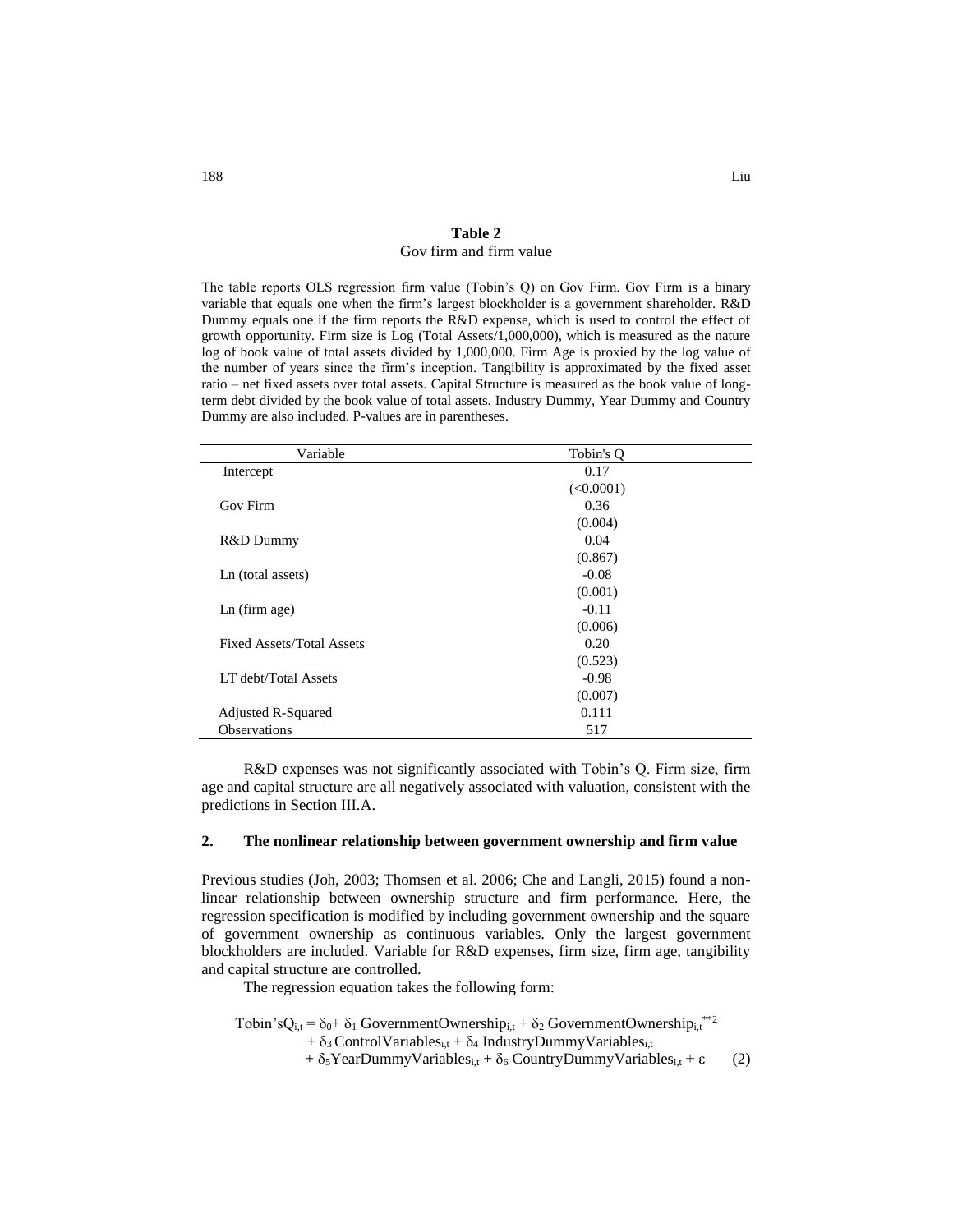Table 3 shows that the coefficient of Government Ownership is significantly negative and the coefficient on squared ownership is significantly positive. The regression reveals a nonlinear relationship between Tobin's Q and government ownership.

#### **Table 3**

#### Nonlinear relation between government ownership and firm value

The table reports the results of regressing firm value (Tobin's Q) on Government Ownership. Government Ownership is the fraction of cash flow rights claimed by the largest government blockholder. R&D Dummy equals one if the firm reports R&D expenses, which is used to control the effect of growth opportunity. Firm size is Log (Total Assets/1,000,000), which is measured as the natural log of book value of total assets divided by 1,000,000. Firm Age is proxied by the log value of the number of years since the firm's inception. Tangibility is approximated by the fixed asset ratio – net fixed assets over total assets. Capital Structure is measured as the book value of long-term debt divided by the book value of total assets. Industry Dummy, Year Dummy and Country Dummy are also included. P-values are in parentheses.

| Variable                    | Tobin's O |
|-----------------------------|-----------|
|                             | 3.09      |
| Intercept                   | (0.001)   |
|                             | $-2.82$   |
| <b>Government Ownership</b> | (0.017)   |
|                             | 4.10      |
| (Government Ownership) **2  | (0.019)   |
|                             | 0.50      |
| R&D dummy                   | (0.002)   |
|                             | $-0.19$   |
| Ln (total assets)           | (<.0001)  |
| $Ln$ (firm age)             | $-0.16$   |
|                             | (0.006)   |
| Fixed asset/Total assets    | $-0.27$   |
|                             | (0.472)   |
| LT debt/total assets        | $-0.37$   |
|                             | (0.250)   |
| Adjusted R-Squared          | 0.141     |
| <b>Observations</b>         | 407       |

The relation between Tobin's Q and Government Ownership is as follows:

Q=3.09-2.82\*GovermentOwnership+4.10\* GovernmentOwnership\*\*<sup>2</sup>+……

The first order derivation of Government Ownership is:

QGovernmentOwnership=-2.82+2\*4.10\*GovernmentOwnership=0

The turning point of government ownership is  $34.4\%$  (=2.82/2/4.10).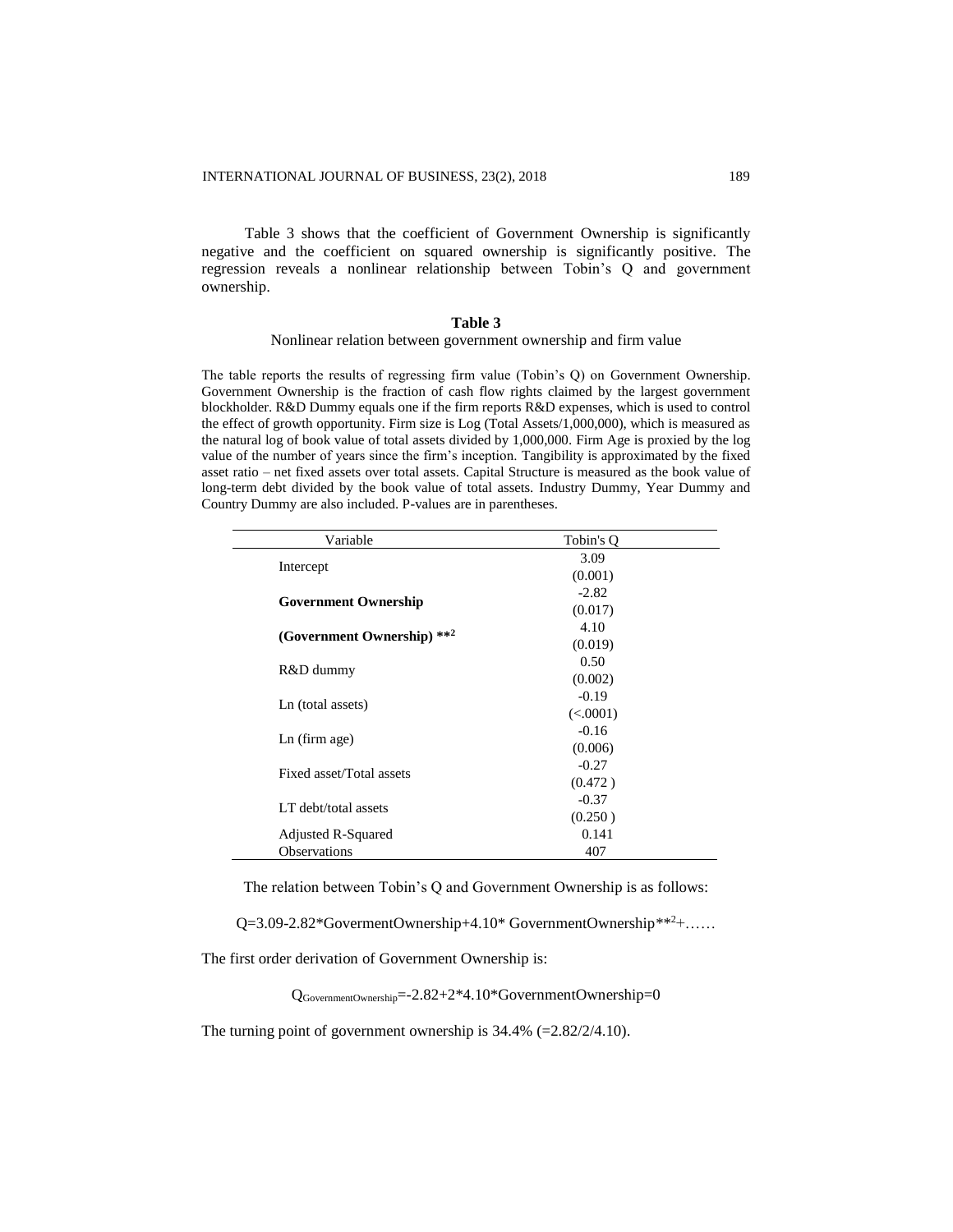This shows that government ownership is detrimental to performance at the beginning, but as the government increases its shareholding to about 34%, it begins to increase firm valuation. When the government is a small shareholder, it has neither the authority nor the incentive to provide the preferential treatment and benevolence that would outweigh the disadvantages of its political interference. If the presence of a government shareholder is to be beneficial to a firm, its shareholding stakes must be relatively large. For example, Shailer and Wang (2015) found that corporations under government control have a lower cost of debt than corporations under private control. This shows that government ownership has similar characteristics to other types of property arrangements, in that the relationship between ownership and performance is nonlinear. The difference is that this is a U-shaped rather than reversed U-shaped relationship.

A reversed U-shaped relationship between family ownership and firm performance means lower firm valuation when family ownership is too high and family is the largest shareholder. Liu (2017) finds that the average size of the largest family owner is far below the average size of the largest government owner.

Tian and Estrin (2008) concluded that a U-shaped relationship exists between government ownership and firm performance, but they examined only Chinese data. My study is based on a much broader cross-country dataset, and accordingly, the conclusion is more universally applicable. It means that the institutional differences across countries play an insignificant role in determining the relationship between government ownership and firm performance.

Section III.C.1 concludes that government firms outperform other firms in which government has a stake but is not the largest shareholder. From Table 1, we know that the average size of government ownership in this dataset is 37%, and the average size of the stake of the largest government owner is greater than 37% – higher than the turning point of 34%. It is reasonable to conclude that, since at this ownership level government shareholding influences valuation positively, government firms outperform other firms in which the government has a stake but is not the largest shareholder. Liu (2017) finds that government owners like to be the largest blockholder; and if government is the largest blockholder the size of its ownership is also quite big, "suddenly" make sense.

Equation (2) and the empirical results presented in Table 3 show that government shareholding influences Tobin's Q in a non-monotonic way. However, the results may be influenced by reverse causality of the government shareholding, which is determined by prior Tobin's Q (corporate performance). Moreover, since the government will also benefit from an increase in Tobin's Q, improved corporate performance could lead to changes in government ownership. These factors suggest that government ownership may be an endogenous variable in equation (2), leading us to question the simultaneity issue. The below equation needs to be examined.

GovernmentOwnership<sub>i,t</sub> =  $\delta_0$ +  $\delta_1$  Tobin'sQ<sub>i,t-1</sub> +  $\delta_2$  ControlVariables<sub>i,t</sub> +  $\delta_3$  IndustryDummyVariables<sub>i,t</sub> +  $\delta_4$  CountryDummyVariables<sub>i,t</sub> +  $\varepsilon$  (3)

Combining equation (2) with (3) gives a simultaneous equation system in which Tobin's Q and the size of government shareholding are jointly dependent variables. Lagged Tobin's Q, R&D/sales, firm age, tangibility, financial leverage, firm size, and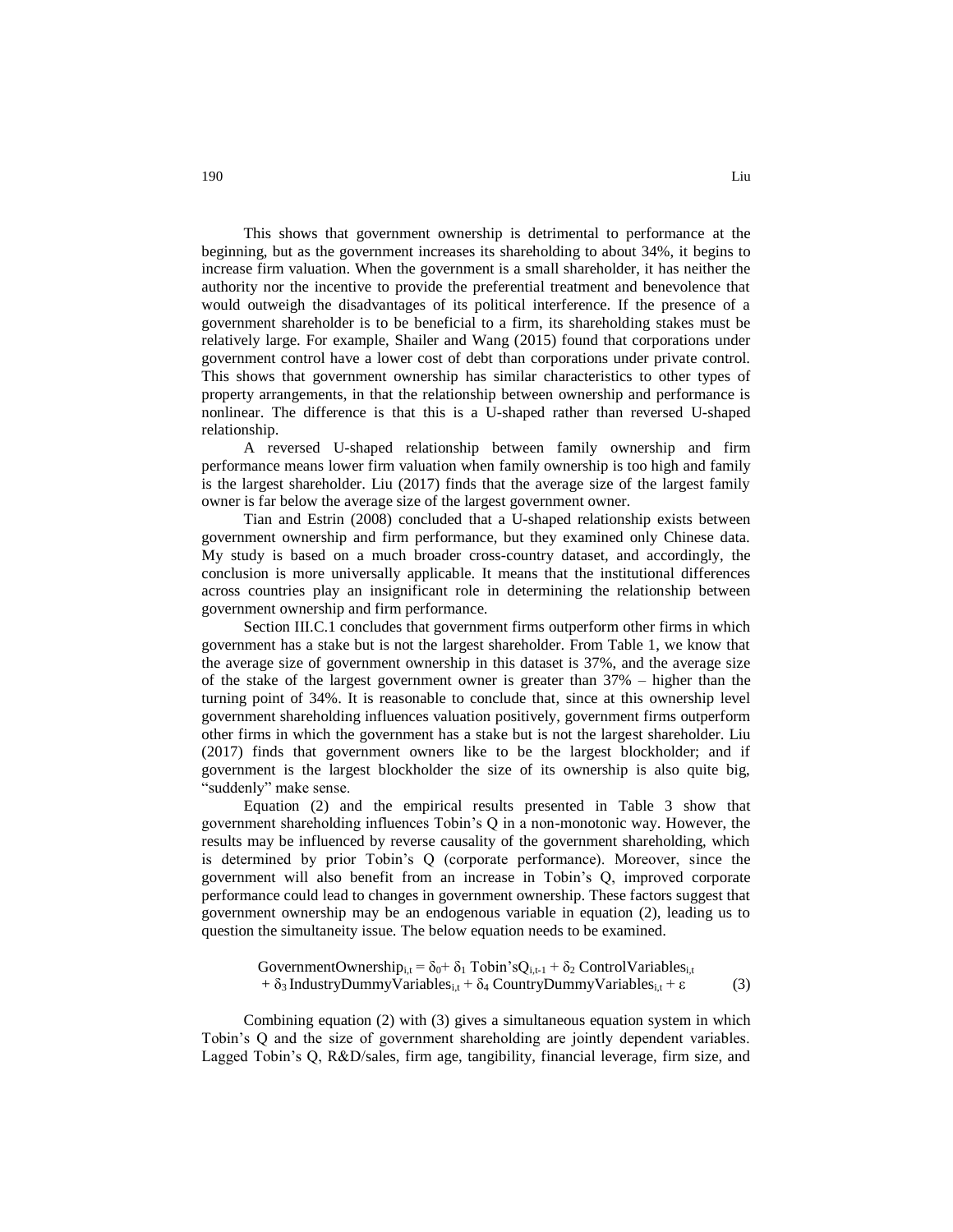the industrial sector dummies and the common law dummy are taken as instrument variables. In the first stage regression, the coefficients on lagged Tobin's Q are always insignificant (even after changing the control variables), suggesting that Tobin's Q (as a proxy for corporate performance) is not an important determinant of government ownership.

As argued in Liu (2017), the initial motivation of government ownership is to resolve market failure problems rather than to generate revenue/profit. Government ownership in telecommunications and postal services, electric and gas utilities, and most forms of non-road transportation (especially airlines and railroads) have mainly been driven by the need to address market failure. Government ownership in certain "strategic" manufacturing industries, such as steel and defense production, is politically rather than economically driven. Song, Wang and Cavusgil (2015) found that government shareholders seek political goals over profit maximization, and that government-controlled public firms exhibit a lower degree of market orientation than privately controlled public firms in China. This explains why government ownership is not endogenous, unlike family ownership, managerial ownership or financial institutional ownership (Grier and Zychowicz, 1994). This is the first published finding of the endogeneity of government ownership supported by both theoretical arguments and empirical evidence.

#### **3. The effect of multiple blockholders**

Several studies (Maury and Pajuste, 2005; Laeven and Levine, 2008) have shown that the existence of multiple blockholders is significant in explaining variation in the performance of firms. The argument is that large shareholders, such as mutual or pension funds, monitor and discipline owner-managers. As such, the controlling shareholder's voice and control in the firm may be substantially smaller in the presence of outside blockholders (Anderson and Reeb, 2003).

In this section, the effect of the existence of multiple blockholders is examined, followed by the issue of the identity of the second-largest blockholder. Table 4 presents the effect of multiple blockholders. Multiple Dummy equals 1 if there are two or more blockholders with at least 5% cash flow rights.

Table 4 shows that the existence of multiple blockholders reduces corporate valuation. The rationale is as follows. Government blockholders want to be the largest shareholder, and only when government shareholding is relatively large can government owners provide the preferential treatment and benevolence that would outweigh the disadvantages of its political interference. However, the existence of second- or third-largest blockholders means they can monitor and discipline ownermanagers, meaning the controlling government shareholder's voice and control in the firm potentially diminishes. The government owners are then unwillingly or unable to provide preferential treatment and benevolence. Therefore, corporate performance is negatively associated with the existence of another blockholder or multiple blockholders.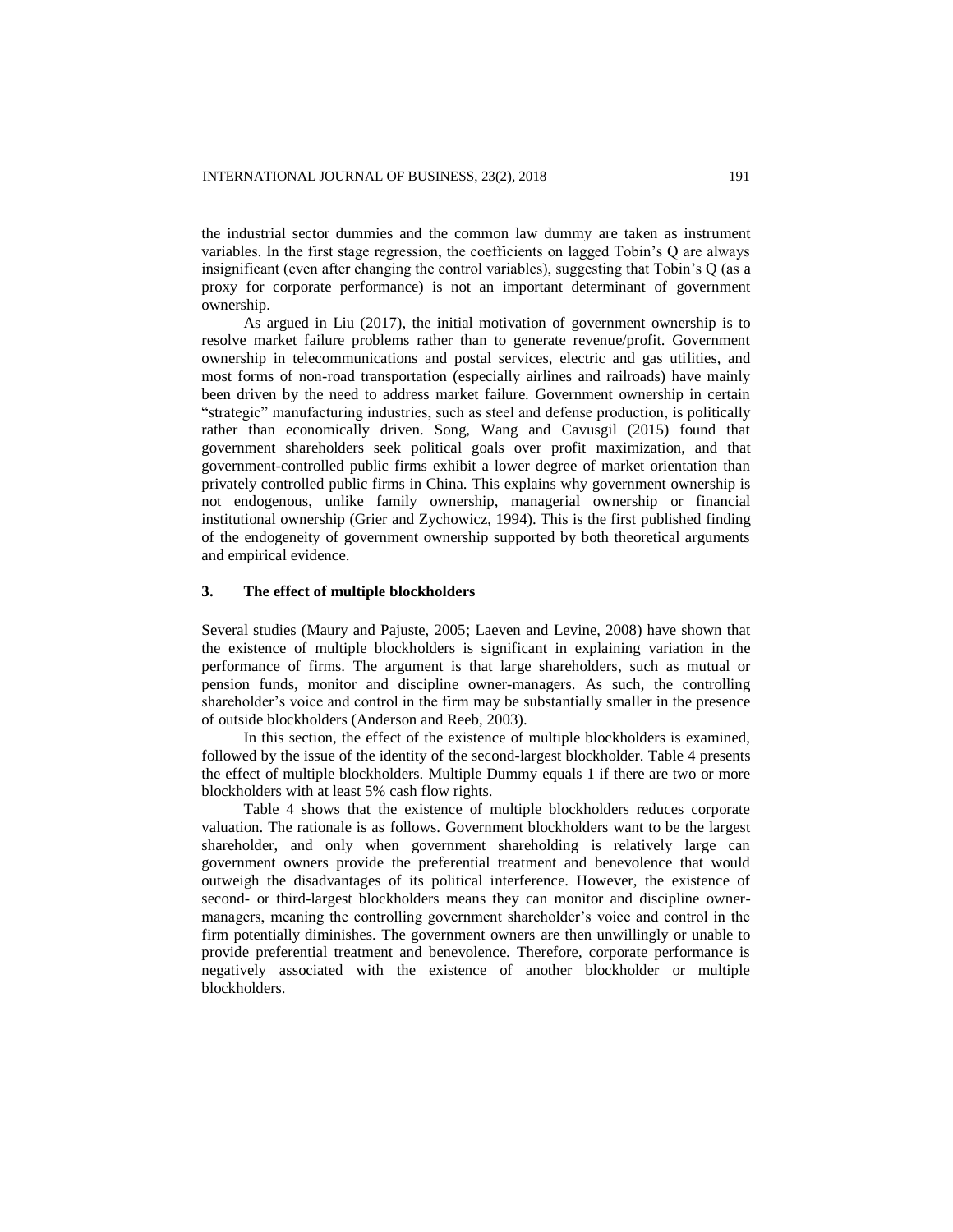#### **Table 4**

# The effect of multiple blockholders on firm performance

The table reports the results of regressing firm value (Tobin's Q) on Multiple Dummy. Multiple Dummy equals 1 if there are two or more blockholders which each hold at least 5% cash flow rights. R&D Dummy equals one if the firm reports R&D expenses, which is used to control the effect of growth opportunity. Firm size is Log (Total Assets/1,000,000), which is measured as the natural log of book value of total assets divided by 1,000,000. Firm Age is proxied by the log value of the number of years since the firm's inception. Tangibility is approximated by the fixed asset ratio –net fixed assets over total assets. Capital Structure is measured as the book value of long-term debt divided by the book value of total assets. Industry Dummy, Year Dummy and Country Dummy are also included. P-values are in parentheses.

| Variable                  | Tobin's Q |  |
|---------------------------|-----------|--|
|                           | 1.69      |  |
| Intercept                 | (0.001)   |  |
|                           | $-0.43$   |  |
| <b>Multiple Dummy</b>     | (0.012)   |  |
|                           | 0.39      |  |
| R&D Dummy                 | (0.342)   |  |
|                           | $-0.07$   |  |
| Ln (total assets)         | (0.01)    |  |
|                           | $-0.14$   |  |
| Ln (firm age)             | (0.004)   |  |
| <b>Fixed Assets/Total</b> | 0.63      |  |
| Assets                    | (0.154)   |  |
|                           | $-1.72$   |  |
| LT debt/Total Assets      | (<.0007)  |  |
| Adjusted R-Squared        | 0.180     |  |
| <b>Observations</b>       | 407       |  |

However, the identity of the second blockholder is also important. Among 161 firm-year observations from firms with at least two blockholders, 90 observations have government as the second blockholder. There are reasons for this arrangement. Table 5 presents the results of further analysis. SecondGovDummy equals 1 if the second blockholder is government. SecondVR is the control rights of the second nongovernment blockholder. La Porta et al. (2002) define "control rights" as the fraction of the firm's voting rights, if any, owned by its controlling shareholder. To measure control, La Porta *et al*. (2002) combine a shareholder's direct (i.e., through shares registered in her name) and indirect name (i.e., through shares held by entities that, in turn, she controls) voting rights. The same strategy is adopted here.

L.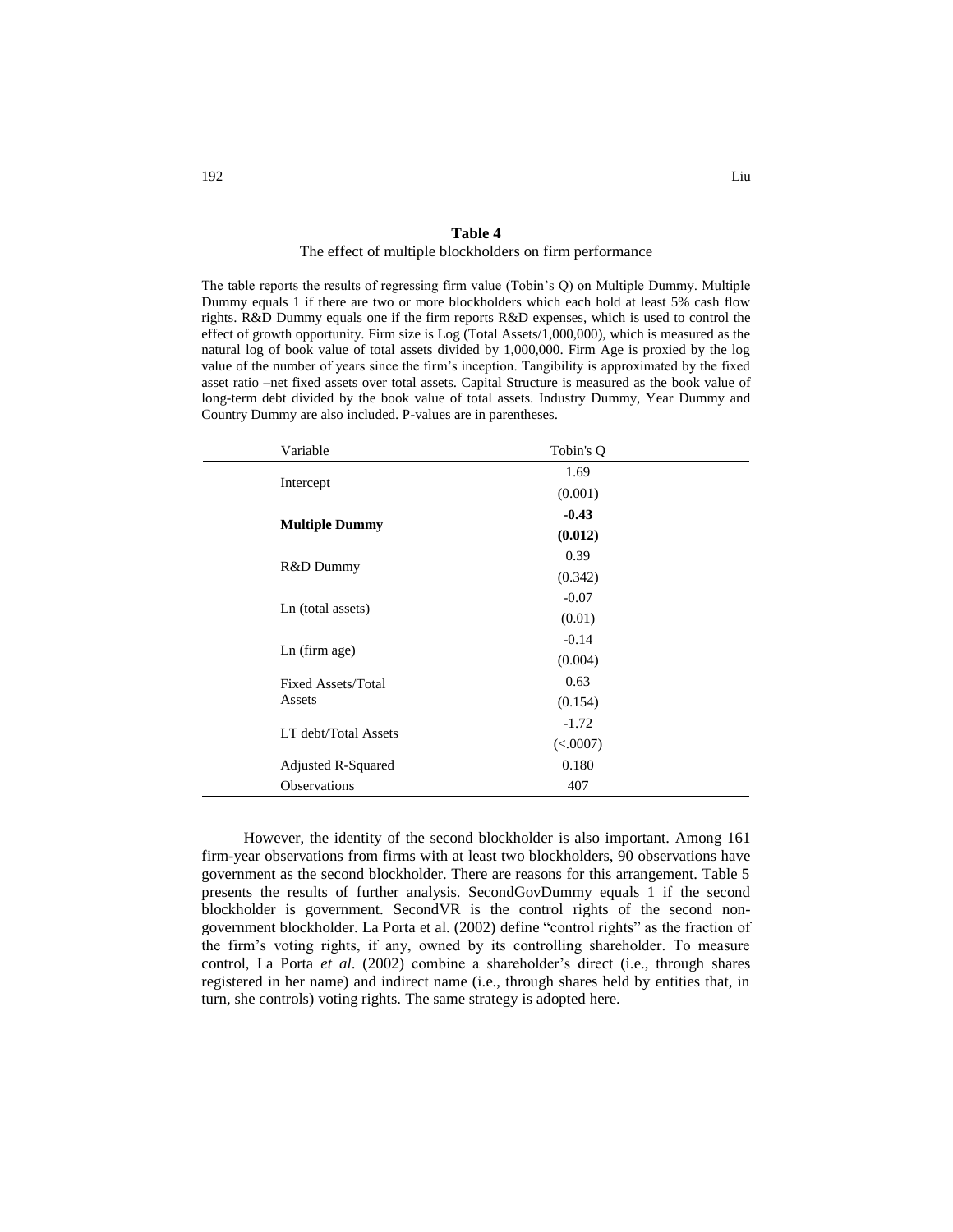#### **Table 5**

# The effect of the identity of second blockholder on firm performance

The table reports the results of regressing firm value (Tobin's Q) on (A) SecondGovDummy or (B) SecondVR. SecondGovDummy equals 1 if the second blockholder is government. SecondVR is the control rights of the second non-government blockholder. R&D Dummy equals one if the firm reports R&D expenses, which is used to control the effect of growth opportunity. Firm size is Log (Total Assets/1,000,000), which is measured as the natural log of book value of total assets divided by 1,000,000. Firm Age is proxied by the log value of the number of years since the firm's inception. Tangibility is approximated by the fixed asset ratio –net fixed assets over total assets. Capital Structure is measured as the book value of long-term debt divided by the book value of total assets. Industry Dummy, Year Dummy and Country Dummy are also included. Pvalues are in parentheses.

| A: The effect of whether the second blockholder is |           | B: When the second blockholder is not |  |  |
|----------------------------------------------------|-----------|---------------------------------------|--|--|
| government or not                                  |           | government owner                      |  |  |
| Variable                                           | Tobin's Q | Tobin's O                             |  |  |
|                                                    | 1.96      | 1.70                                  |  |  |
| Intercept                                          | (0.001)   | (0.011)                               |  |  |
|                                                    | 0.27      |                                       |  |  |
| <b>SecondGovDummy</b>                              | (0.061)   |                                       |  |  |
|                                                    |           | <b>SecondVR</b><br>$-1.26$            |  |  |
|                                                    |           | (0.068)                               |  |  |
|                                                    | $-0.30$   | $-0.28$                               |  |  |
| R&D Dummy                                          | (0.305)   | (0.339)                               |  |  |
|                                                    | $-0.09$   | $-0.07$                               |  |  |
| Ln (total assets)                                  | (0.001)   | (0.019)                               |  |  |
| $Ln$ (firm age)                                    | $-0.11$   | $-0.12$                               |  |  |
|                                                    | (0.001)   | (0.003)                               |  |  |
| <b>Fixed Assets/Total Assets</b>                   | 0.71      | 1.10                                  |  |  |
|                                                    | (0.234)   | (0.122)                               |  |  |
| LT debt/Total Assets                               | $-1.35$   | $-1.44$                               |  |  |
|                                                    | (0.0001)  | (0.003)                               |  |  |
| Adjusted R-Squared                                 | 0.211     | 0.203                                 |  |  |
| <b>Observations</b>                                | 261       | 223                                   |  |  |

Table 5 shows the coefficient on SecondGovDummy is significantly positive and the coefficient on SecondVR is significantly negative. This means that when the second blockholder is government, it improves corporate performance. When the second blockholder is not government, the voting rights of the second blockholder decrease corporate performance.

The rationale is as follows. When the second blockholder is government, the controlling government blockholder and second government blockholder have an incentive to collude. The government's voice and control over the firm becomes stronger, and then the government has more incentive to provide preferential treatment to the firms under control. When the second blockholder is non-government, this blockholder mainly presents itself as monitoring the controlling government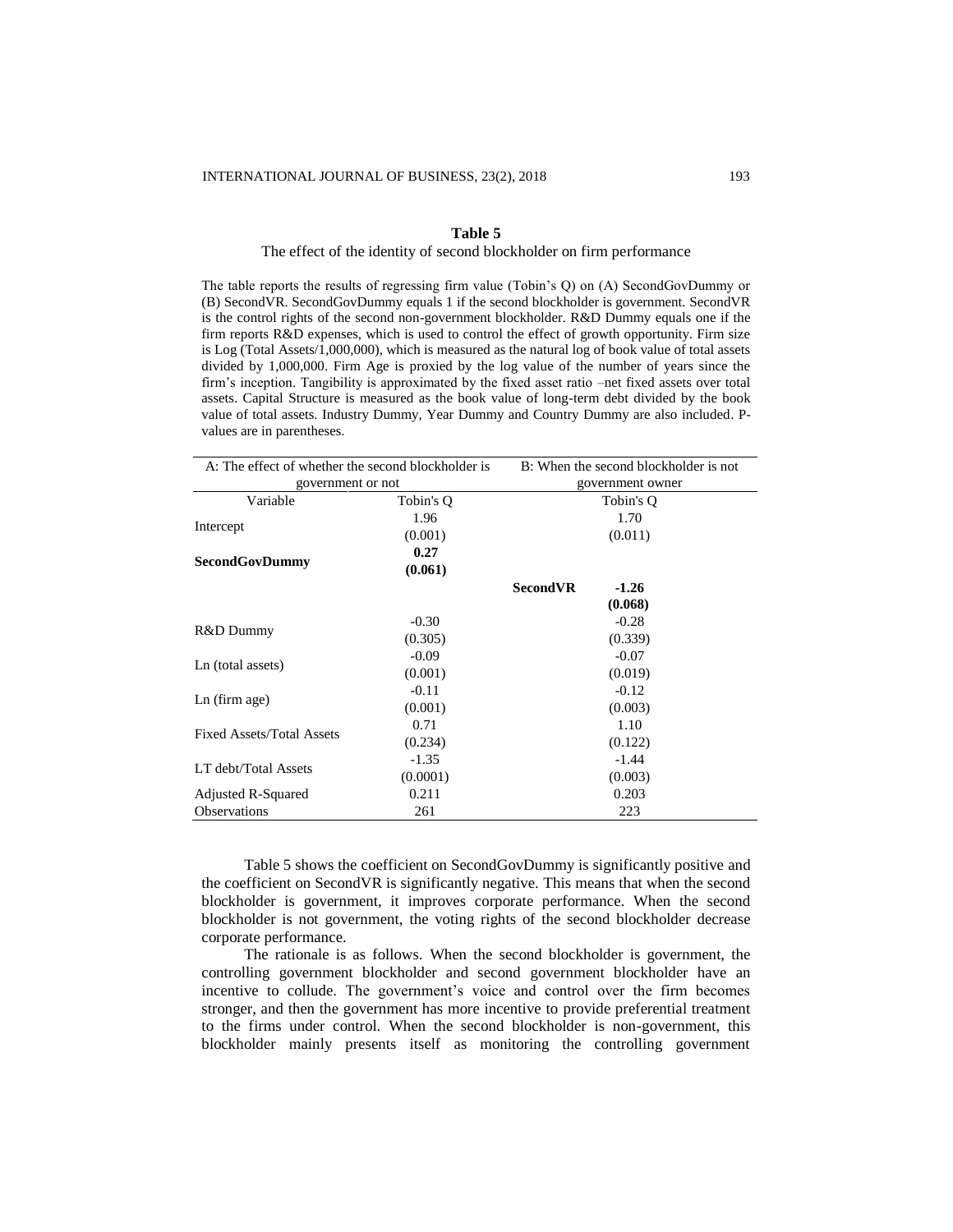shareholder, weakening the government's voice and control over the firm and reducing incentive or willingness to provide preferential treatment, as outlined earlier.

This study of the effect of multiple blockholders when government is the largest shareholder is the first in the academic literature. It contributes significantly to our understanding of the complicated corporate governance issues of government ownership.

# **D. Robust Tests**

In this section, a series of robust tests are conducted to strengthen the analysis and conclusions drawn from Sections III.C.1, III.C.2, and III.C.3. As stated previously, all records for banks have already been removed from the sample dataset; data for other financial service firms are removed here to test the effect. The second robust test aims to reveal whether foreign government ownership influences firm performance. The third robust test uses an alternative valuation measure – Return on Assets (ROA, calculated as the operating profit divided by total assets). In sum, the robust tests generally support the results using Tobin's Q.

| <b>Corresponding Tables</b>                                                                                | Corresponding                                           | Robust Test 1:                                                                        | <b>Robust Test 2:</b>                                     | Robust Test 3:                                          |
|------------------------------------------------------------------------------------------------------------|---------------------------------------------------------|---------------------------------------------------------------------------------------|-----------------------------------------------------------|---------------------------------------------------------|
|                                                                                                            | Variables                                               | Excluding                                                                             | Excluding                                                 | Alternative                                             |
|                                                                                                            |                                                         | finance                                                                               | foreign gov.                                              | valuation                                               |
|                                                                                                            |                                                         | observation                                                                           | shareholders                                              | measure: ROA                                            |
| Table 2: Gov Firm and Gov Firm                                                                             |                                                         | significant,                                                                          | significant,                                              | significant,                                            |
| Firm Value                                                                                                 |                                                         | same sign                                                                             | same sign                                                 | same sign                                               |
| Table 3: Nonlinear<br>relation between<br>government ownership<br>and firm value                           | Government<br>Ownership &<br>Government<br>Ownership**2 | significant,<br>same sign;<br>significant,<br>same sign                               | significant,<br>same sign;<br>significant,<br>same sign   | significant,<br>same sign;<br>significant,<br>same sign |
| Table 4: multiple<br>blockholders                                                                          | Multiple Dummy                                          | significant,<br>same sign                                                             | significant,<br>same sign                                 | insignificant,<br>different sign                        |
| Table 5: identity of<br>second blockholder<br>$1.66$ $1.7$<br>$\cdot$ $\sim$<br>$\cdots$<br>$\cdot$ $\sim$ | SecondGovDummy<br>& SecondVR<br>$1.1 - 1.00$            | significant,<br>same sign;<br>significant,<br>same sign<br>$\sim$ 1<br>$\blacksquare$ | significant,<br>same sign;<br>insignificant,<br>same sign | insignificant,<br>same sign                             |

**Table 6** Robust tests

"Significant" and "insignificant" mean within 10% confidence level

Table 6 shows that including financial service industry firms in the sample dataset does affect firm performance; including foreign government shareholders in the sample dataset makes only a slight difference. When testing the effect of the voting rights of the second blockholder on firm value, the relationship becomes insignificant, although with the same sign; the reason is that the number of observations has been reduced greatly, and accordingly, the relationship becomes insignificant. Use of the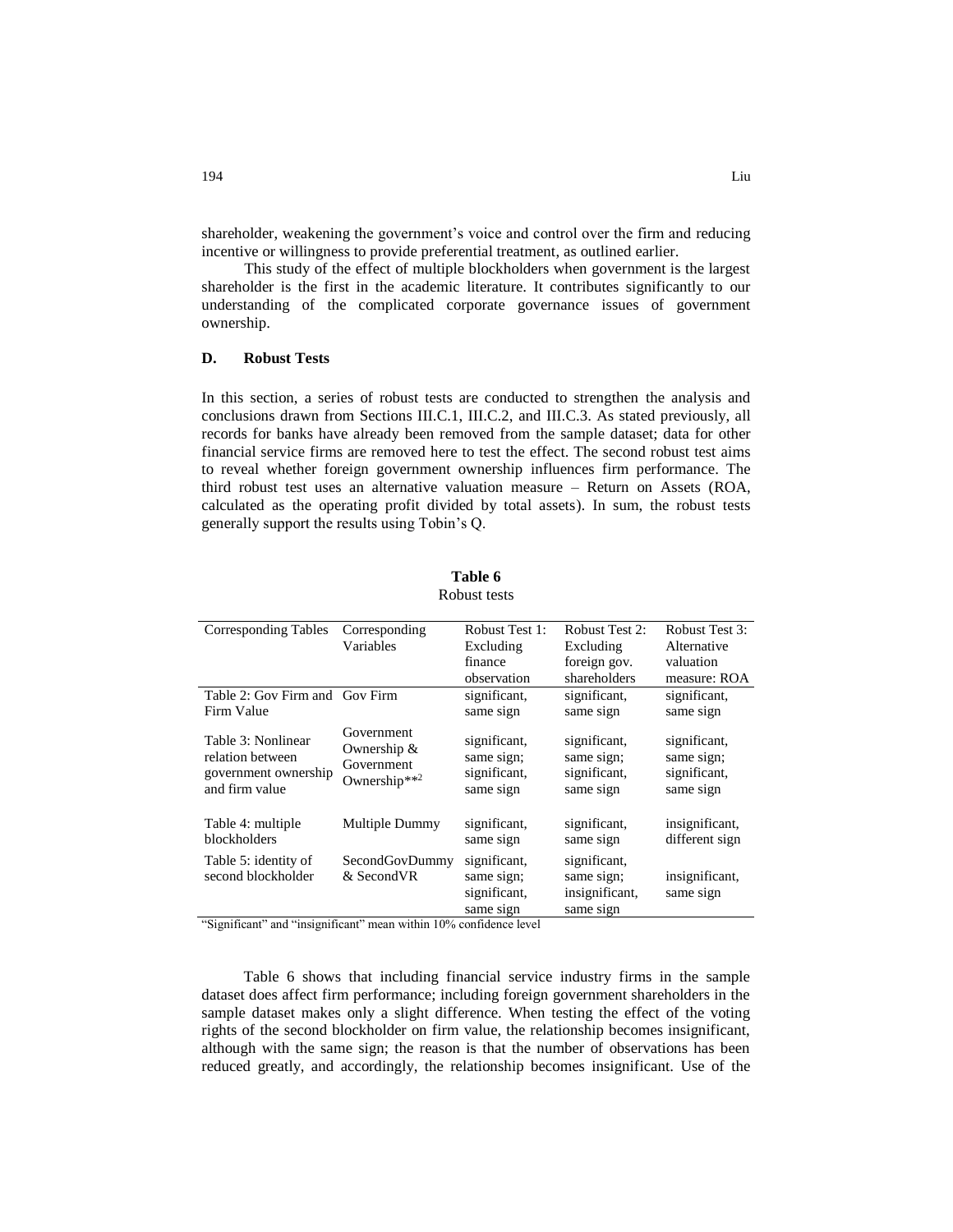alternative valuation measure ROA makes some difference to the effect of multiple blockholders. The issue is that the existence of multiple blockholders is not the most important factor: what matters most is the identity of the second blockholder. From this point of view, the result using ROA generally supports the use of Tobin's Q, although the parameter estimate is less significant.

## **IV. CONCLUSION**

Most previous research on government ownership focused on the comparison of corporate performance before and after privatization and the economic development function of government ownership. The role of government ownership in corporate valuation from the viewpoint of corporate governance is rarely explored. This study focuses on listed firms with at least one government blockholder, and addresses some important corporate governance issues. It is based on novel research into government ownership using 469 firms, each with at least one government blockholder, from 47 countries. No previous studies have explored government ownership using such a large number of listed firms.

The empirical analysis shows that there is a U-shaped relationship between government ownership and firm performance. The reason is that when the government is a small shareholder, it has neither the authority nor the incentive to provide the preferential treatment and benevolence that would outweigh the disadvantages of its political interference. If the presence of a government shareholder is to be beneficial to a firm, its shareholding must be relatively large. This feature clearly contrasts with family ownership, which has a reverse U-shaped relationship with corporate performance, and accordingly, family shareholdings are generally smaller than government shareholdings. This is a novel finding.

Another original finding presented in this paper concerns the endogeneity of government ownership. In theory, government ownership has been motivated mostly by the desire to resolve market failure problems. Liu (2017) shows that government ownership is mostly distributed in banks, infrastructure and public utility companies, and some strategic manufacturing firms across the world. The implication is that the main objective of government ownership is not to maximize accounting profit or firm valuation; this explains why the controlling government ownership is not endogenous. This is the first finding of the exogeneity of government ownership, and contradicts with existing literatures generally claiming that ownership is endogenous.

This paper also examines the existence of multiple blockholders. When the second blockholder is government, the controlling government blockholder and second blockholder have incentive to collude. When the second blockholder is non-government, this second blockholder mainly presents itself as monitoring the controlling government shareholder, leading to a different effect on firm performance. This paper is the first to examine the issue of multiple blockholders when government is the largest shareholder.

In sum, this paper makes original and significant contributions to our understanding of government ownership in corporations. However, scope for further research in this field remains. For example, if data availability is not an issue, data sets can be expanded to firms with 100% government ownership. In addition, a comparison of the effects of government ownership, family ownership and financial institutional ownership on firm performance would be very interesting. The degree to which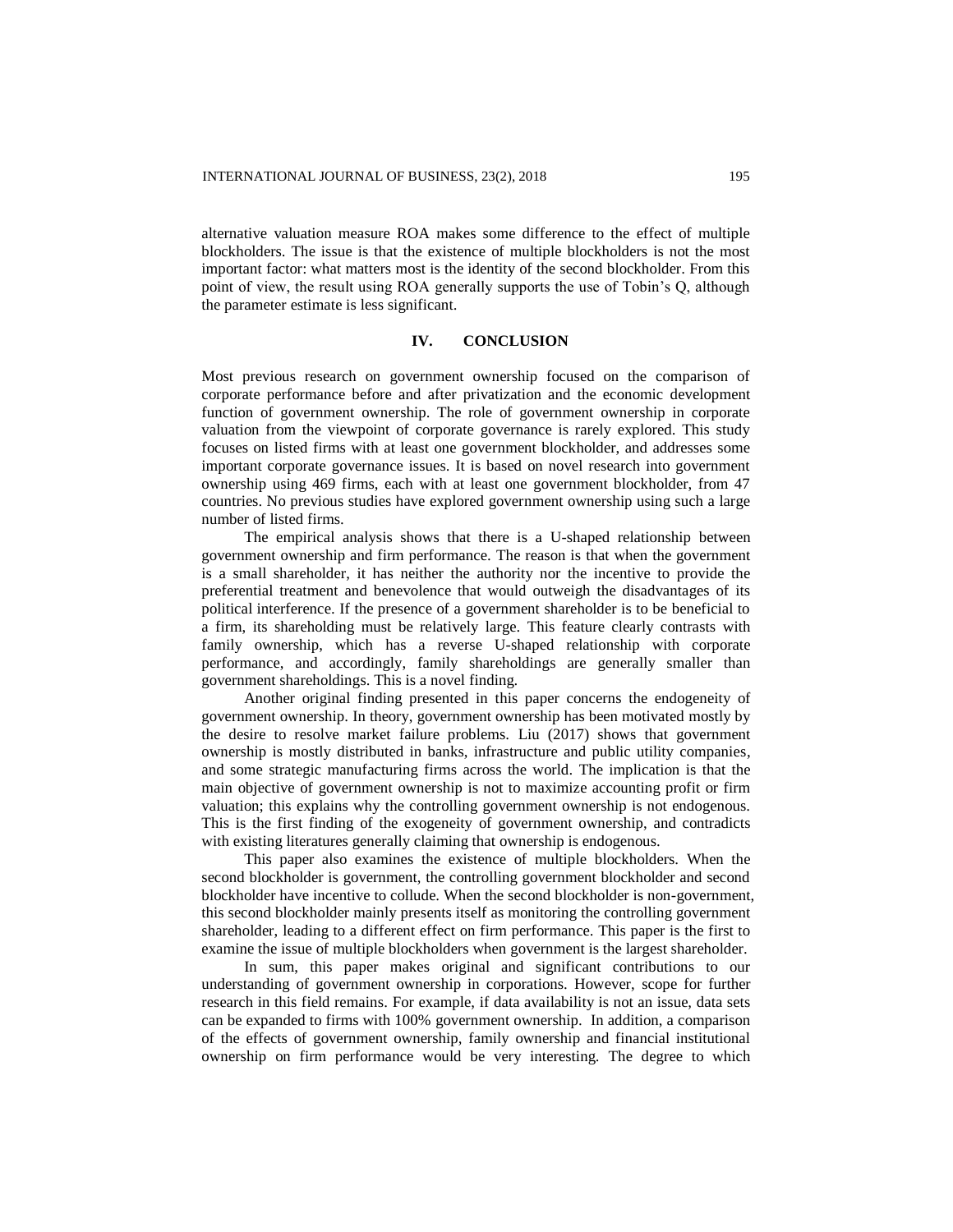government ownership is correlated with a country's political system or government's political orientation is also an important issue for future research.

#### **REFERENCES**

- Anderson, R.C., and M.R. David, 2003, "Founding Family Ownership and Firm Performance: Evidence from the S&P 500." *Journal of Finance*, 58(3), 1301-1328.
- Boubaker, Sabri, R. Wael, and S. Walid, 2017, "The Role of Multiple Large Shareholders in the Choice of Debt Source." *Financial Management*, 46(1), 241- 274.
- Boyd, B.K., and M.S. Angelo, 2016, "Ownership of Corporations a Review, Synthesis, and Research Agenda." *Journal of Managemen*t, 42(5), 1282-1314.
- Cai, C.X., D. Hillier and J. Wang, 2015, "The Cost of Multiple Large Shareholders." *Financial Management*, 45(2), 401-430
- Che, L., and J.C. Langli, 2015, "Governance Structure and Firm Performance in Private Family Firms." *Journal of Business Finance & Accounting*, 42(9-10), 1216-1250.
- Claessens, S., S. Djankov, P.H. Fan, and H.P. Lang, 2002, "Disentangling the Incentive and Entrenchment Effects of Large Shareholdings." *Journal of Finance*, 57, 2741- 2771.
- Demsetz, H., and B. Villalonga, 2001, "Ownership Structure and Corporate Performance." *Journal of Corporate Finance*, 7, 209−233.
- El Ghoul, S., O. Guedhami, C.S. Lennox, and J. Pittman, 2015, "External Versus Internal Monitoring: The Importance of Multiple Large Shareholders and Families to Auditor Choice in Western European Firms." Available at SSRN: https://ssrn.com/abstract=1373808 or http://dx.doi.org/10.2139/ssrn.1373808
- Grier, P., and E.J. Zychowicz, 1994, "Institutional Investors, Corporate Discipline, and the Role of Debt." *Journal of Economics and Business*, 46(1), 1-11.
- Joh, S.W., 2003, "Corporate Governance and Firm Profitability: Evidence from Korea before the Economic Crisis." *Journal of Financial Economics*, 68(2), 287-322
- Laeven, L., and R. Levine, 2008, "Complex Ownership Structures and Corporate Valuation." *Review of Financial Studies*, 21(2), 579-604
- La Porta, R., L.S. Florencio, and A. Shleifer, 1999, "Corporate Ownership around the World." *Journal of Finance*, 54, 471-518
- La Porta, R., L.S. Florencio, A. Shleifer, R.W. Vishny, 1998, "Law and Finance." *Journal of Political Economy*, 106(4): 1113-1155.
- Lehmann, Erik, and J. Weigand, 2000, "Does the Governed Corporation Perform Better? Governance Structures and Corporate Performance in Germany." *European Finance Revi*ew, 4(2): 157–95
- Liu, Kerry, 2017, "Government Ownership in Listed Firms around the World." *Working paper*.
- Loderer, C., K. Martin, 1997, "Executive Stock Ownership and Performance: Tracking Faint Traces." *Journal of Financial Economics*, 45, 223-255
- Maury, B., and A. Pajuste, 2005, "Multiple Controlling Shareholders and Firm Value." *Journal of Banking and Finance*, 29, 1813-1834.
- Morck, R., A. Shleifer, and R. Vishny, 1988, "Management Ownership and Market Valuation: An Empirical Analysis." *Journal of Financial Economics*, 20, 293-316.